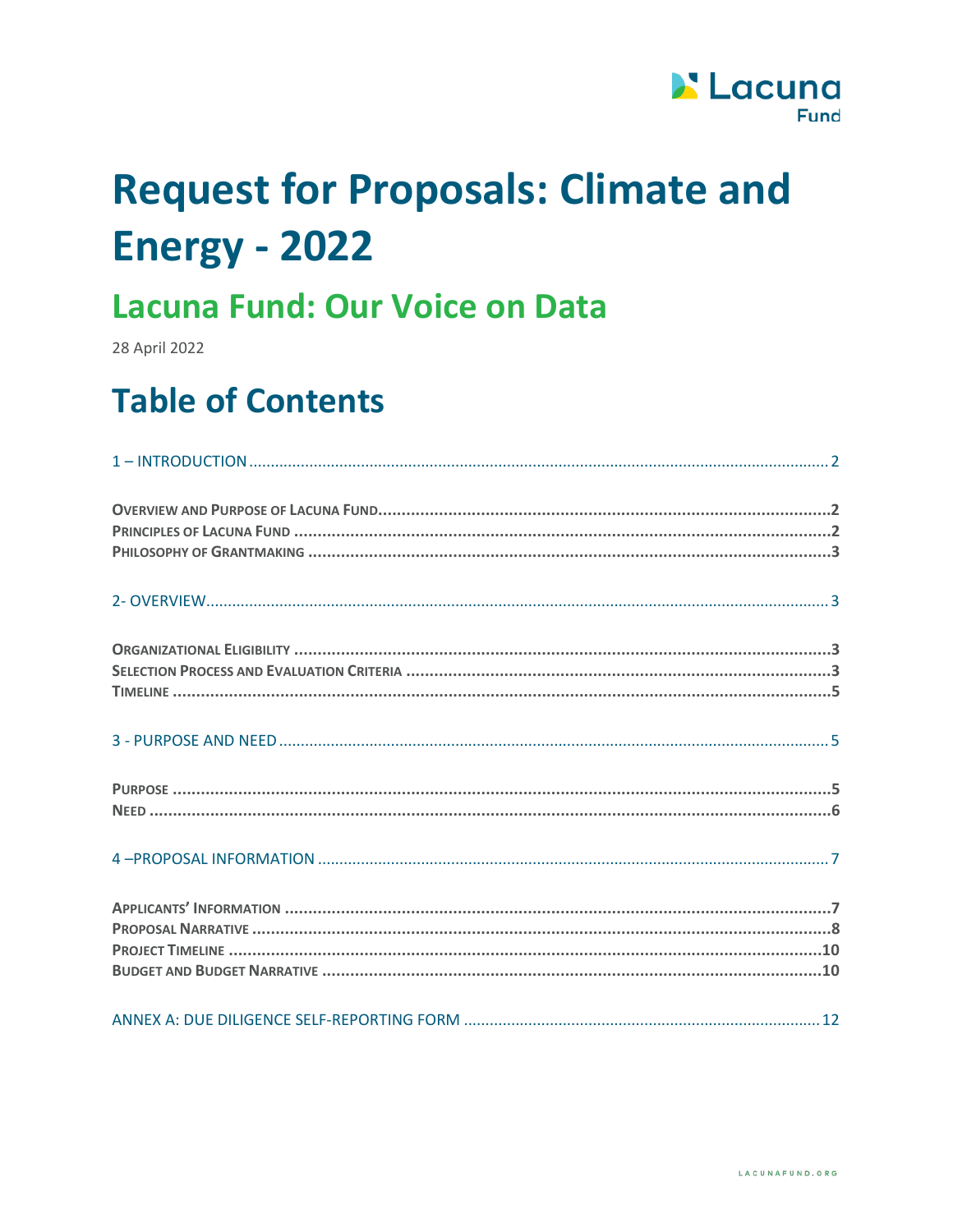### <span id="page-1-0"></span>**1 – Introduction**

#### <span id="page-1-1"></span>**Overview and Purpose of Lacuna Fund**

Lacuna Fund supports the creation, expansion, and maintenance of equitably labeled datasets that enable the robust application of machine learning (ML) tools of high social value in low- and middleincome contexts globally.

The Fund aims to:

- **•** Disburse funds to institutions to create, expand, and/or maintain datasets that fill gaps and reduce bias in labeled data used for the training and/or evaluation of machine learning models.
- **•** Make it possible for underserved populations to take advantage of advances offered by AI.
- **•** Deepen understanding by the machine learning and philanthropic communities of how to fund development and maintenance of equitably labeled datasets most effectively and efficiently.

#### <span id="page-1-2"></span>**Principles of Lacuna Fund**

The following principles guide the operations of the Lacuna Fund.

- **• Accessibility** The Fund is committed to ensuring that labeled datasets created through its funding are accessible to and benefit underserved communities in service of the goals outlined above. Datasets and related intellectual property will utilize appropriate open data licensing to maximize responsible downstream use. (See the Fund's [IP Policy](https://lacunafund.org/governance/#policies) for additional details.)
- **• Equity** The Fund aims to make AI more equitable by supporting the creation, expansion, and maintenance of datasets that are created by and responsive to the needs of those with underrepresented identities globally. These datasets should not create or reinforce bias, (e.g., they should be gender inclusive and representative of people of color globally) nor should they support the systems or technologies that create harm.
- **• Ethics** The Fund will fund data collection in a manner consistent with ethical labor standards and requires sub-grantees to outline steps they will take to protect privacy and prevent harm in the collection, licensing, and use of datasets created with grant funds.
- **Participatory Approach** The Fund strives to meet the needs of affected stakeholders by encouraging the leadership or strong engagement of local experts, beneficiaries, and endusers in the governance of the Fund and in supported projects. The Fund will consider participation in a manner consistent with our principles on equity and ethics.
- **• Quality** Data generated by Lacuna-funded efforts should be of high quality, enabling beneficial applications in research, communities, and industry.
- **• Transformational Impact** The Fund aims to unlock the advances offered by AI for poor and underserved communities by funding datasets that address fundamental gaps in AI.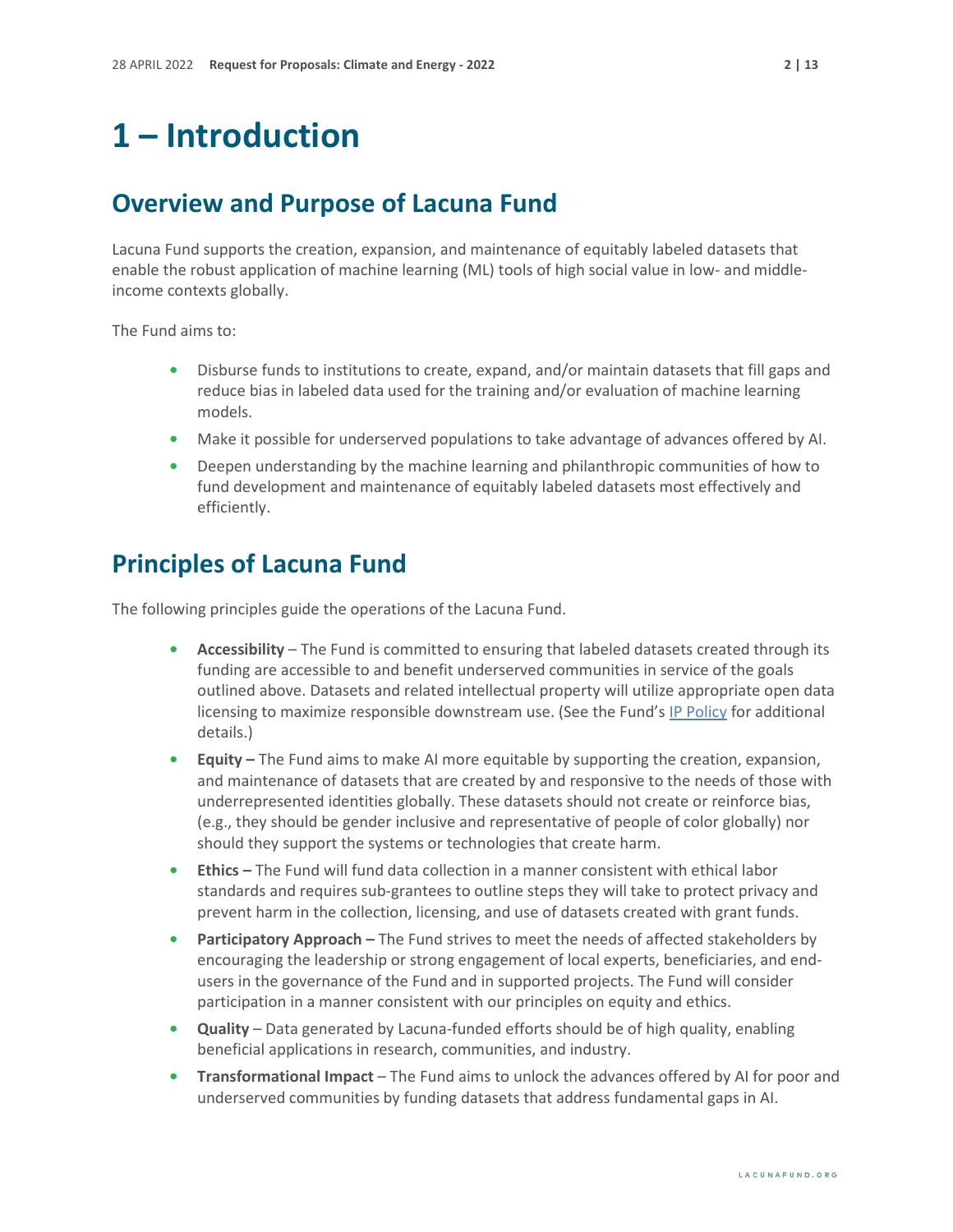#### <span id="page-2-0"></span>**Philosophy of Grantmaking**

Lacuna Fund values a collaborative and locally-driven approach to data creation, expansion, and maintenance. We recognize that the continued usefulness and maintenance of open data derives from a community invested in that data.

Lacuna Fund hopes to fund datasets that contribute to multiple applications of high social value, whether through research, commercial innovation, or improved public sector services. **While Section 3: Purpose and Need sets out needs identified by the Technical Advisory Panel (TAP), Lacuna Fund welcomes novel ideas within the domain area that have a clearly articulated benefit aligned with the selection criteria listed below.**

This call for proposals is supported by The Rockefeller Foundation and GIZ on behalf of the German Federal Ministry for Economic Cooperation and Development.

### <span id="page-2-1"></span>**2 – Overview**

#### <span id="page-2-2"></span>**Organizational Eligibility**

Lacuna Fund aims to make its funding accessible to as many organizations as possible in the AI for social good space and cultivate capacity and emerging organizations in the field.

#### **To be eligible for funding, organizations must:**

- **•** Be either a non-profit entity, research institution, for-profit social enterprise, or a team of such organizations. Individuals must apply through an institutional sponsor. Partnerships are strongly encouraged, but only the lead applicant will receive funds.
- **•** Have a mission supporting societal good, broadly defined.
- **•** Are headquartered in or have a substantial partnership in the country or region where data will be collected.
- **•** Have all necessary national or other approvals to conduct the proposed research. The approval process may be conducted in parallel with the grant application, if necessary. Approval costs, if any, are the responsibility of the applicant.
- **•** Have the technical capacity or the ability to build this capacity through a partnership described in the RFP - to conduct dataset labeling, creation, aggregation, expansion, and/or maintenance, including the ability to apply best practice and established standards in the specific domain (e.g. energy systems, climate or emissions modeling) to allow high quality AI/ML analytics to be performed by multiple entities.

#### <span id="page-2-3"></span>**Selection Process and Evaluation Criteria**

Lacuna Fund seeks proposals to unlock, create, aggregate, and/or improve labeled datasets that can support efforts to develop open and accessible datasets for machine learning applications that will enable equitable climate and energy outcomes in Africa, South and Southeast Asia, and Latin America.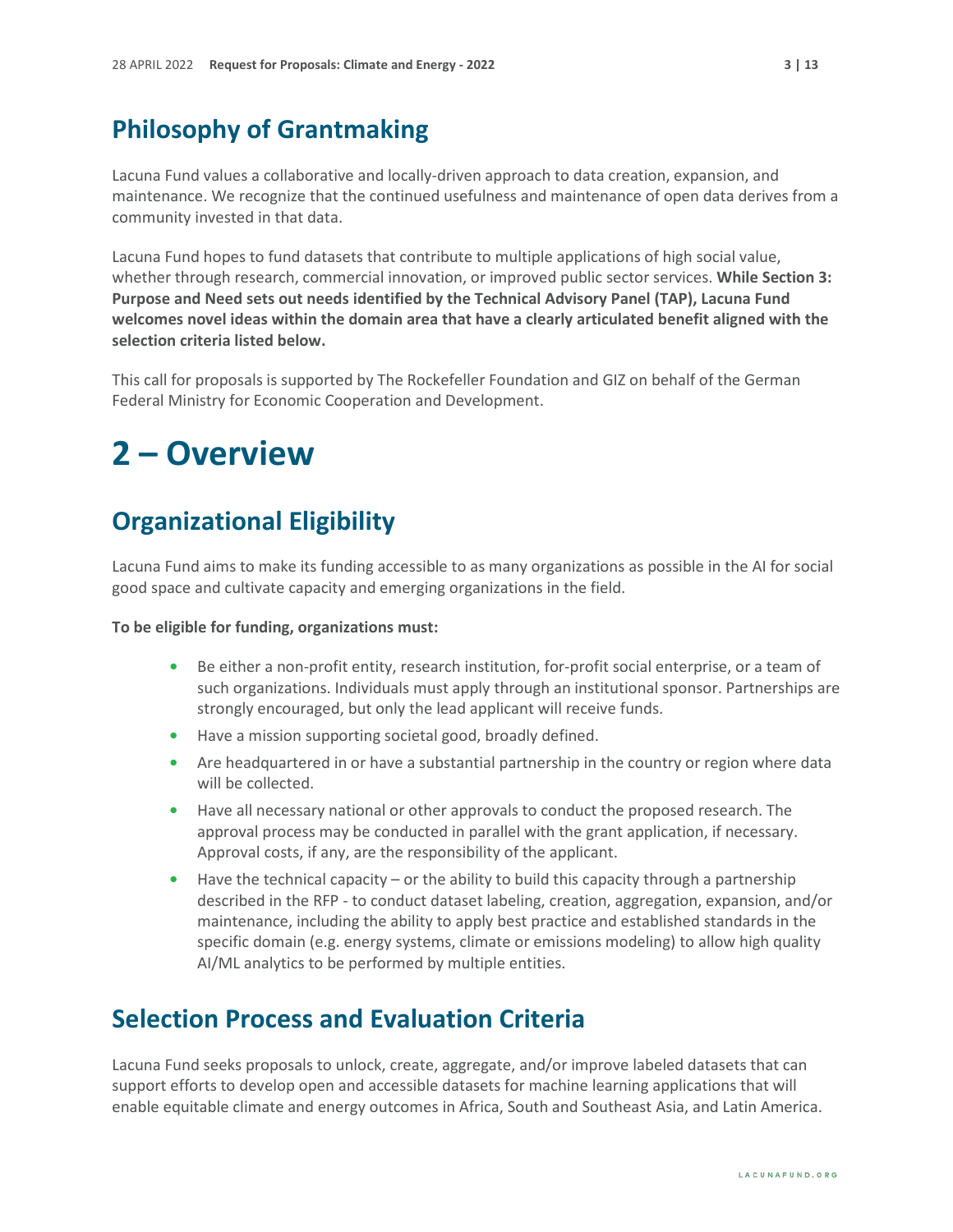Lacuna Fund and its partners will perform an initial screen of the proposal for organizational eligibility and feasibility. Following the initial screen, a Technical Advisory Panel of domain experts, data users, and stakeholders will evaluate the proposals based on the selection criteria outlined below. Technical Advisory Panel members may not submit a proposal in response to an RFP for which they are a reviewer (see Lacuna Fund's [Conflict of Interest Policy\)](https://lacunafund.org/governance/#policies).

#### **The Technical Advisory Panel for this call will review the submissions and select a set of proposals to be funded. The selections will be based on the degree to which the full proposals meet the following criteria**:

- **• Quality** The organization or team proposing the project demonstrates interdisciplinary collaboration between qualified experts in language, research, machine learning, and data management. Partnerships between well-resourced actors with strong research capacity and actors serving marginalized populations and low-resourced languages are encouraged.
- **• Transformational Impact** Datasets should improve machine learning and have the potential to enable social benefit for underserved populations. Examples include, but are not limited to: a) labeling, cleaning, collecting validation data for, or pooling existing datasets to unlock additional value or ensure greater accuracy in the existing dataset; b) creating a new, high-value labeled dataset for a low-resourced language; c) making an existing dataset more representative and inclusive of race, gender, ethnicity, ability, etc.
- **• Equity** There is a compelling theory of change demonstrating how the dataset will be applied to help vulnerable and underserved communities.
- **• Participatory Approach** Datasets should center the needs of affected communities and work with partners to identify community benefit. Specifically, projects should engage community members in data governance decisions, (e.g., what data is curated and how it is used). If the dataset has a geographical scope, the team is predominantly located in the respective area and/or sustains close ties to local actors to ensure sustained maintenance and usage of the dataset by the local community.
- **• Ethics** The project is able to pass an ethical screen (e.g., an institutional review board) that probes: a) privacy concerns, b) potential for downstream misuse c) possible discrimination vectors (e.g., gender), and d) fair and equitable working conditions, if paid labelers are involved in the project.
- **• Efficiency** The proponent has considered existing datasets and proposes to use effective data collection and labeling techniques and tools to speed the collection, cleaning, and sharing of data.
- **• Feasibility** The project is feasible in relation to the budget and scope of work proposed. While the EOI is not expected to include a detailed budget, we do expect EOIs to include a broad estimate of the overall budget expected to complete the project.
- **Accessibility** The dataset will be made widely accessible under open-source licensing pursuant to Lacuna Fund's [IP Policy.](https://lacunafund.org/governance/#policies) If this is not possible, a compelling case is made for more restrictive licensing in order to protect privacy or prevent harm, along with a mechanism for providing access under the proposed licensing.
- **• Sustainability** The project has a plan to ensure sustainability and future maintenance of the dataset, e.g., by a dedicated community or a pool of interested parties (for-profit and/or not-for-profit) and a robust governance model for the open dataset.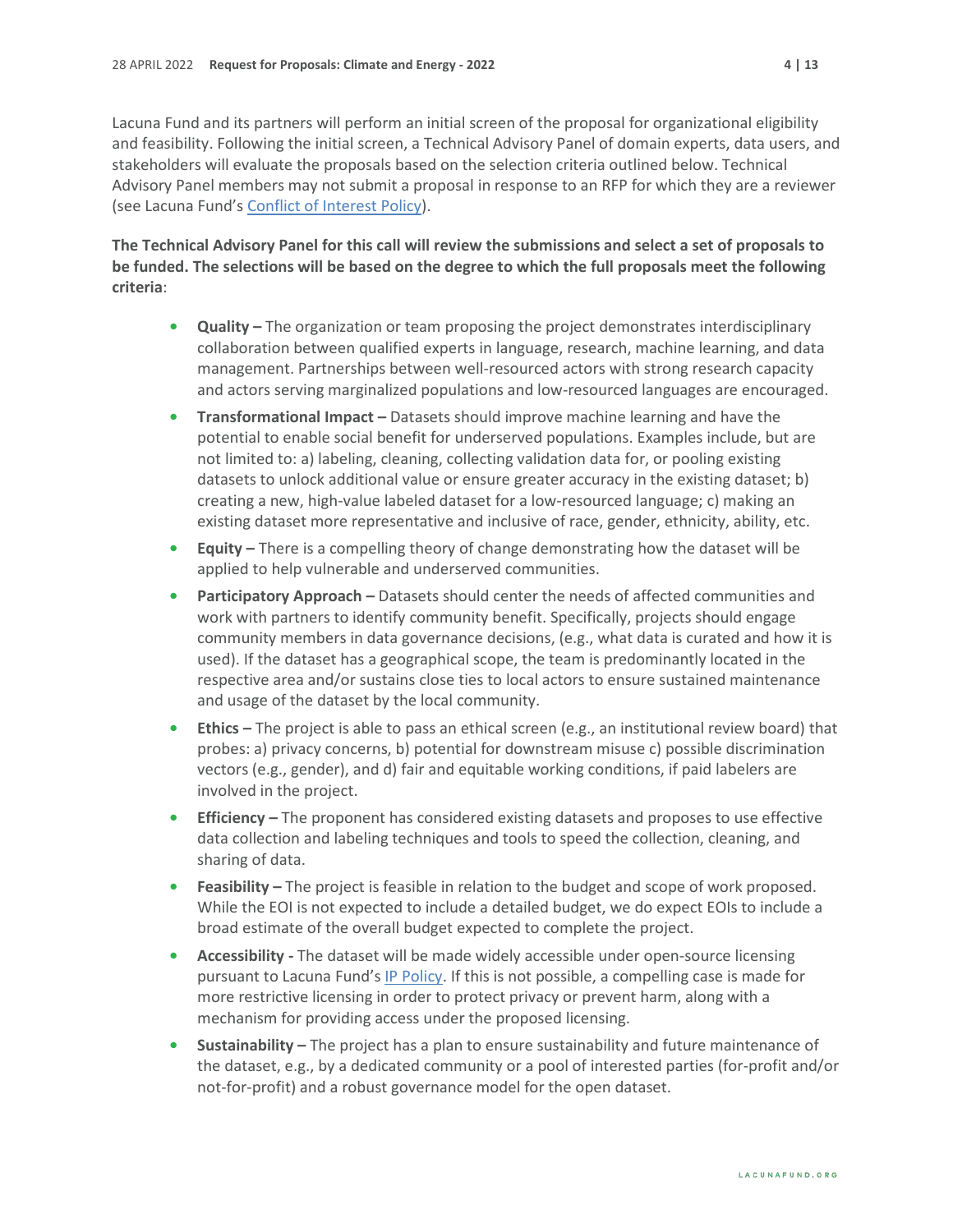### <span id="page-4-0"></span>**Timeline**

| Request for proposals opens                           | 28 April 2022 |
|-------------------------------------------------------|---------------|
| Applicant webinar                                     | 17 May 2022   |
| Question and Answer deadline                          | 20 May 2022   |
| Please submit questions to secretariat@lacunafund.org |               |
| Answers posted                                        | 3 June 2022   |
| Full proposals due                                    | 17 July 2022  |

**Question and Answer Period**: All questions related to the RFP should be submitted to [secretariat@lacunafund.org](mailto:lacuna@merid.org) with "Climate and Energy RFP 2022 Question" in the subject line. Questions submitted by 20 May 2022 will be de-identified and answered publicly by 3 June 2022 on the Lacuna Fund website in a document posted on the ["Apply" page](http://www.lacunafund.org/apply) and shared with all the applicants via email.

## <span id="page-4-1"></span>**3 – Purpose and Need**

This section articulates the purpose of the RFP and dataset needs that the Technical Advisory Panel has identified. Applicants should feel free to propose training and evaluation datasets with a compelling use case and rationale outside of the articulated needs.

#### <span id="page-4-2"></span>**Purpose**

The purpose of this Request for Proposals is to support efforts to develop open and accessible datasets for machine learning applications that will enable equitable climate and energy outcomes in Africa, South and Southeast Asia, and Latin America. Climate change disproportionately affects people in lowand middle-income contexts who have done the least to contribute to it. Machine learning holds great promise to advance efforts across a variety of sectors to understand, mitigate, and adapt to climate change.

However, particularly in low- and middle-income contexts globally, the effective use of machine learning is hampered by a lack of ground truth data that can be transformational in its application and is created in local contexts. Machine learning could help map energy infrastructure needs, enable effective deployment of renewable energy technologies globally, and increase energy access and resilience. Unfortunately, many parts of the world that would benefit the most from such technologies do not currently have the data to power them.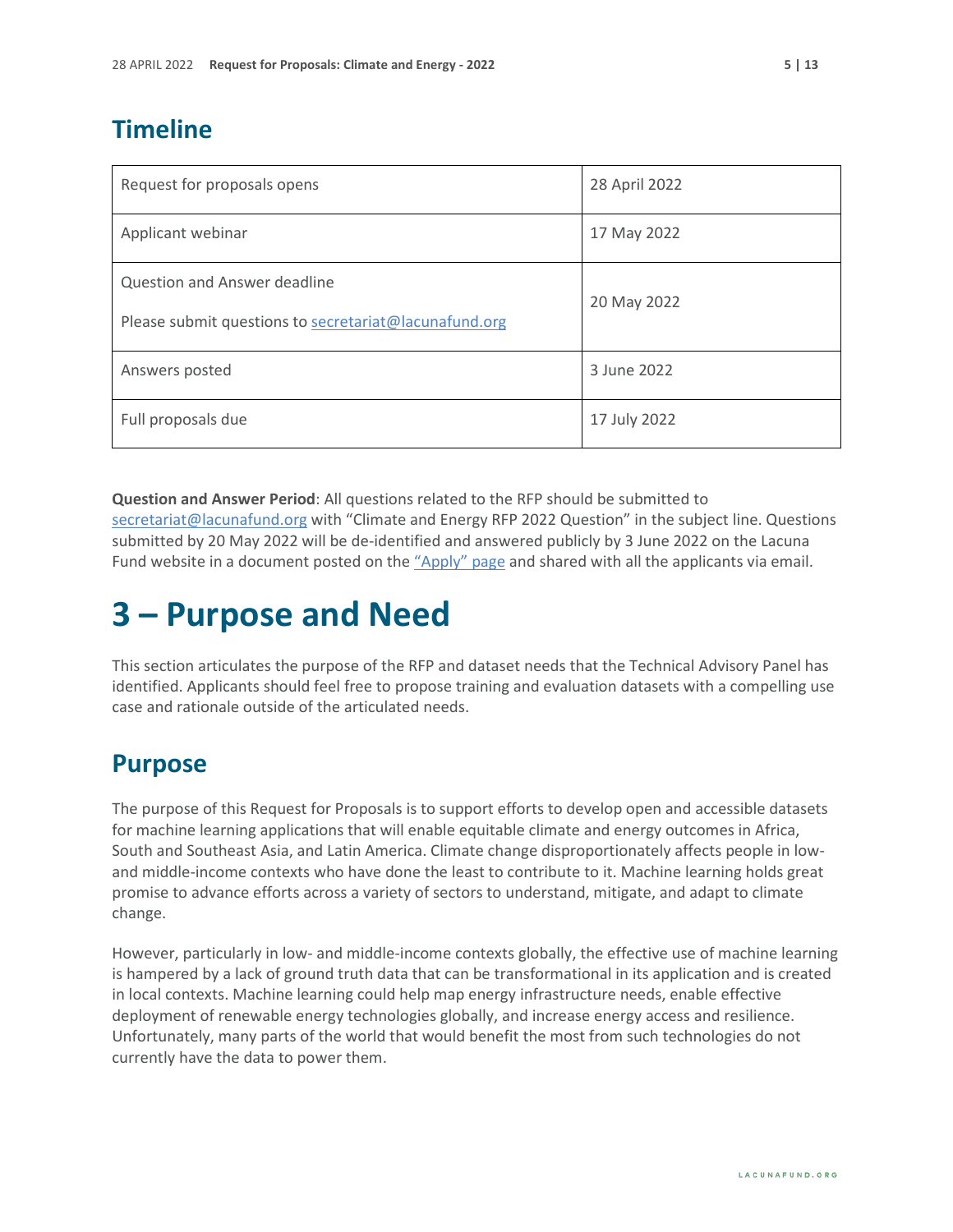Infrastructure, for example, is one of the most essential variables to energy planning as it heavily influences the choice of least-cost technological solutions that can bring electricity faster, cheaper, and cleaner to a particular region. Understanding demand is important for optimizing power systems, transitioning to clean energy, and expanding electricity access. Major uses for energy, such as agriculture, can provide insight into innovative energy sources and demand estimation. In addition to energy demand and use data, other variables such as climatology, emissions, grid infrastructure and reliability, and buildings data are essential to understand gaps in energy access and planning for a changing climate. In order for AI to make a broad and lasting contribution to clean, affordable, and reliable energy for all, more open and freely accessible AI training data and models are needed to develop locally adapted solutions.

#### <span id="page-5-0"></span>**Need**

Lacuna Fund seeks proposals from qualified organizations to develop open and accessible training and evaluation datasets for machine learning applications for climate and energy in Africa, South and Southeast Asia, and Latin America. Datasets can cover single countries, single or several regions or the entire globe, depending on the proposed use-cases.

Proposals may include, but are not limited to:

- **•** Collecting and/or annotating new data;
- **•** Annotating or releasing existing data;
- **•** Augmentation of existing datasets in all areas to decrease bias (such as geographic bias or other types of bias or discrimination) or increase the usability of data and technology related to climate and energy in low- and middle-income contexts.

While the focus of Lacuna Fund is primarily on dataset creation, annotation, augmentation, and maintenance, proposals may include the development of a baseline model to ensure the quality of the funded dataset and/or to facilitate the use of the dataset for socially beneficial applications.

The TAP sees a need for datasets that enable better energy planning, access, deployment, optimization, reliability tracking, and transition, as well as applications of energy in other sectors. **Datasets may include, but are not limited to, the following:**

- **•** Energy demand data, at the building, community, or grid level. Energy demand data could be obtained by aggregating demand estimation data from distribution companies or household survey data or satellite data scaled with an ML model to achieve demand estimation at scale. Teams may also consider developing proxies for demand forecasting. For example, agriculture is a major energy use, and data from the sector could be useful to estimate energy demand.
- **•** Energy supply data, including power generation and power systems planning data.
- **•** Grid infrastructure location data, including obtaining existing data or developing proxy information.
- **•** Electricity reliability, hazards, exposure and vulnerability, as well as fault detection data.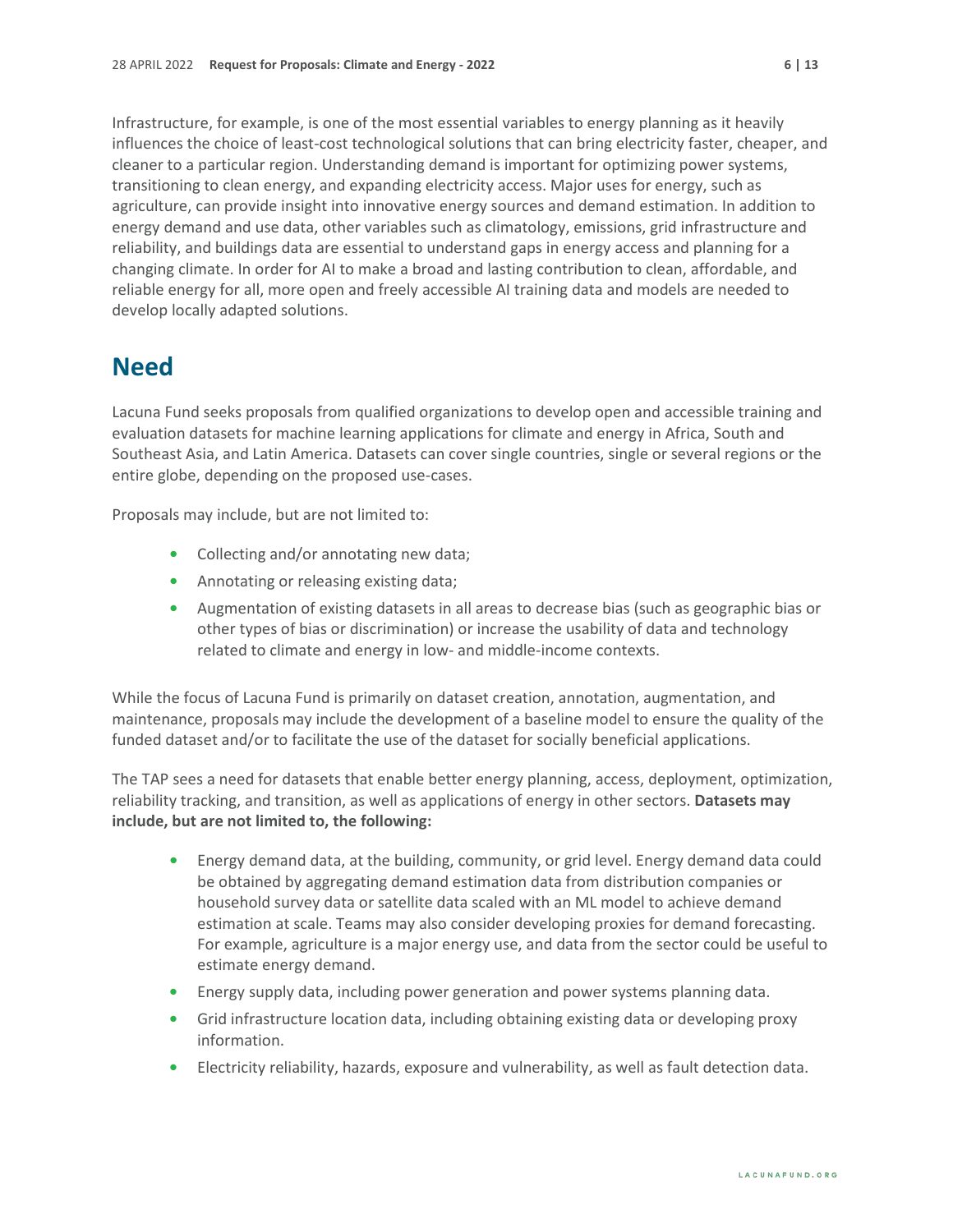- **•** Household-level survey data, including socioeconomic information for consumer demand estimation. Survey data could provide financial information to support the green energy transition and expanded energy access.
- **•** Climatological data, emissions data (including from point sources or fugitive emissions), resource mapping, and other variables related to energy planning.
- **•** Buildings data for energy efficiency, demand management, building decarbonization, and other climate friendly applications.
- **•** Other energy relevant data, for example related to transport, manufacturing, cement, steel, storage, or links to water-use, land-use, air pollution, and other social or economic systems.

Across all projects, the TAP encourages teams to consider:

- **•** Leveraging existing resources, including collection methods or technologies as well as existing resources in other contexts;
- **•** Strong collaboration and contribution from system operators, government agencies, and/or the infrastructure/engineering field on project teams;
- **•** Methodologies that will ensure datasets center the needs of affected communities, work with partners to identify community benefit, and engage community members in data governance decisions;
- **•** Plans to make data widely accessible for use in community-centered projects; and
- **•** Privacy considerations for both grid-level and household-level information.

### <span id="page-6-0"></span>**4 – Proposal Information**

**Note: The Lacuna Fund website includes variou[s resources,](https://lacunafund.org/resources/) such as relevant references on data quality, documentation, and format, to help applicants prepare a competitive application.**

**Proposal submissions will only be accepted through the SurveyMonkey Apply application portal available at [www.lacunafund.org/apply.](http://www.lacunafund.org/apply)** A description of application questions is available below for information only. The following sections are required:

- **•** Applicant Information (accessible in the portal)
- **•** Proposal Narrative
- **•** Timeline, Budget, and Budget Narrative
- **•** Due Diligence Self-Reporting Form

### <span id="page-6-1"></span>**Applicants' Information**

This section will prompt the applicant to provide:

**●** A 200-250 word proposal abstract;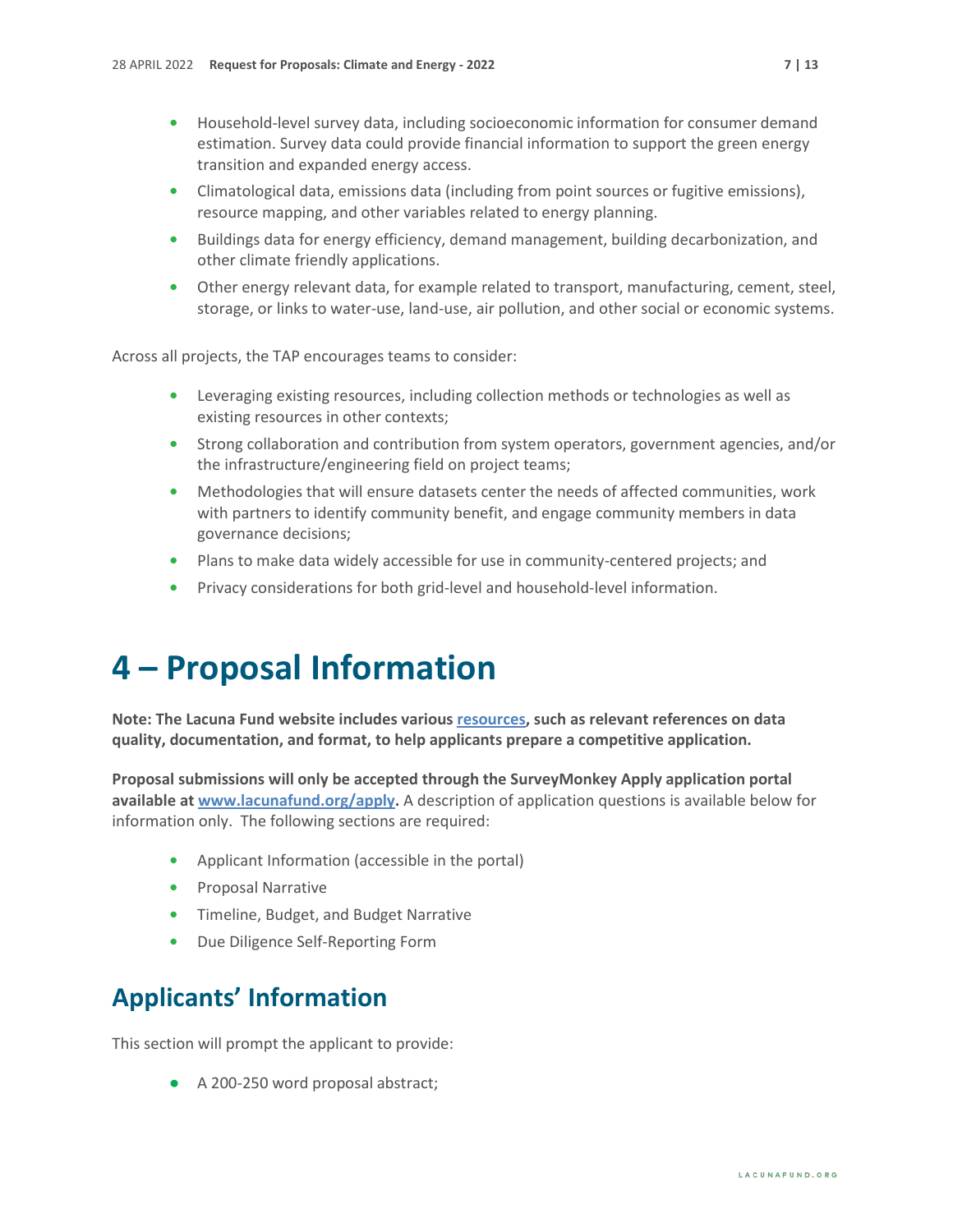- **●** Where the work will take place;
- **●** CVs for key team members.

In the future, the applicant will be asked to provide information about:

- **•** The affiliated institution(s) ethical review processes;
- **•** The team's ability to gain national approvals.
	- $\circ$  Which jurisdictions in which research will take place require national approvals for any research?
	- o Does the research proposed meet the definition of research that requires approval in each jurisdiction? If not, please provide explicit justification.
	- o Please discuss your plan to seek approvals for the project if selected.

#### <span id="page-7-0"></span>**Proposal Narrative**

*Please limit your proposal narrative to 10 pages not including references, with 2.5 cm margins and a minimum of 11-point font. Appendices or proposal narrative material beyond 10 pages will not be reviewed*.

This section will prompt the applicant to upload a cohesive narrative, in PDF or Word form that addresses the following:

- **• Qualifications** Describe the organization(s) or partnership(s) applying, how they satisfy the eligibility criteria articulated above, and your unique qualifications to undertake the proposed work.
- **• Problem Identification, Proposed Solution and Dataset and existing efforts** Describe the problem or gap in training or evaluation data and the proposed solution (dataset labeling, creation, aggregation, augmentation, or maintenance). *Please be clear about how your project addresses a gap and complements existing work.* Please summarize the dataset you intend to create, augment, or maintain, and the specific machine learning needs the dataset would fill in the context of applications in climate change adaptation, mitigation, and/or planning. List existing efforts you are aware of and if you plan to engage them in the project.
- **• Specifications and Deliverables for Proposed Data and Documentation** Include the following:
	- o Quantity of data that will be included in the dataset.
	- $\circ$  Types and format of data and/or labels, as well as sample frame and size or a plan to ensure representation, if applicable.
	- $\circ$  Metrics to be used to assess desired outcomes of data creation (e.g., fairness metrics in the dataset, QA/QC against a benchmark, etc.)
- **• Intended Beneficiaries and Use Cases** Describe previous consultation and/or proposed collaboration with intended beneficiaries and list potential current and future use cases for the proposed datasets. Ensure that use-cases are not generic but show how you imagine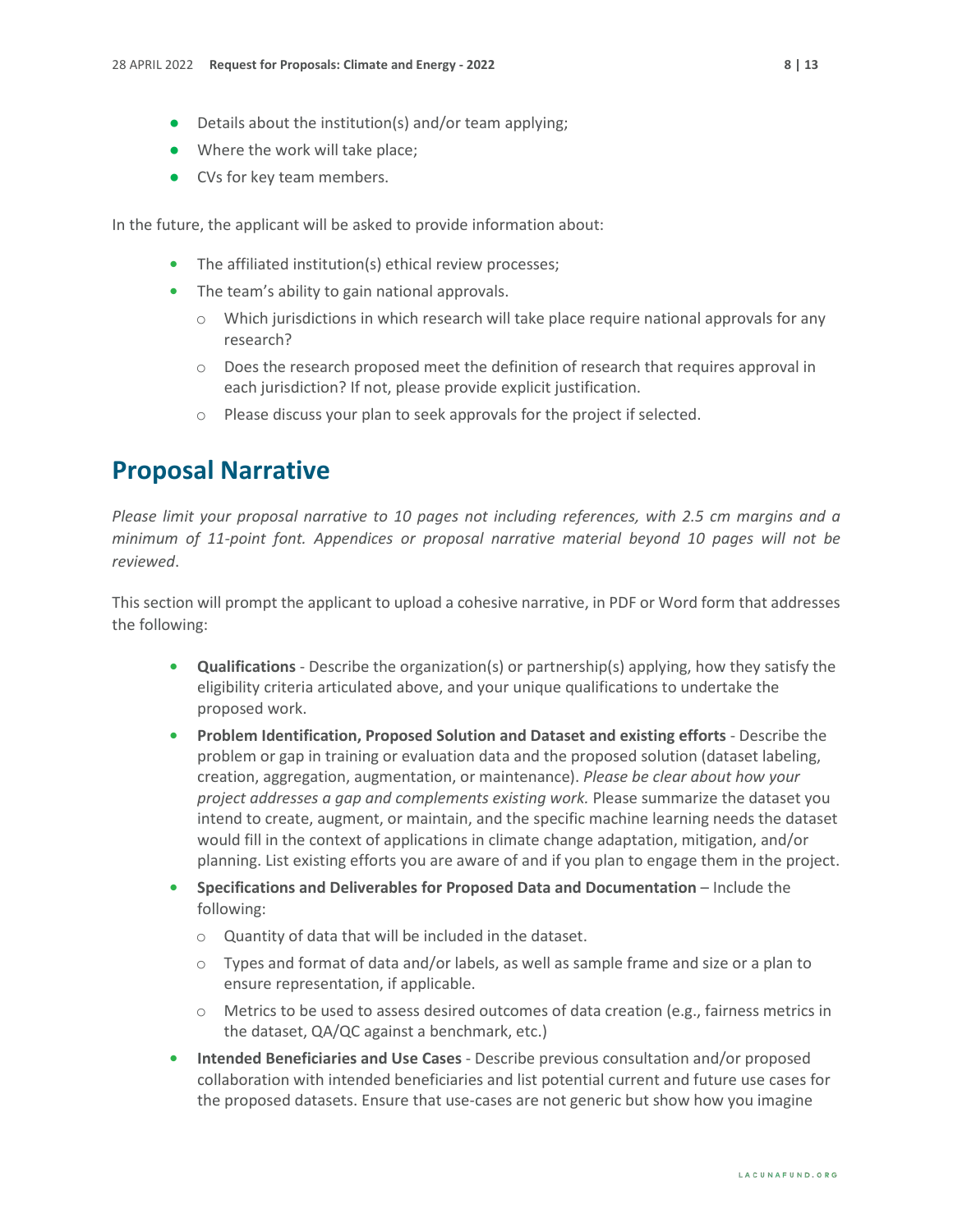better decisions can be made by specific organizations or actors with the new data being available and how it addresses the problem you identified above. Use-cases can be several levels removed, for example how machine learning results based on your data can enable new use-cases. State how the proposed quality, collection methods, and other details make the data suitable for use in that particular operational context.

- **• Methodology** Provide a brief overview of the proposed steps (and key assumptions) for developing and implementing the project. Explain permissions in place or steps you will take to secure national or other required approvals. Please include:
	- $\circ$  Proposed data collection and labeling techniques and information on interoperability. Please include consideration of existing or common infrastructure and the latest techniques and tools to speed the collection, cleaning, and sharing of data.
	- $\circ$  A plan to assess and mitigate error and bias (e.g., gender bias or other biases).
	- $\circ$  Plans for data storage, ownership, and discoverability, in line with the Lacuna principles. For example, the proposed data format should be well documented and include information required for the end user to use the data.
	- o Any anticipated challenges or uncertainties in data collection and proposed countermeasures.
- **• Transformational Impact** Explain how the proposed labeling or dataset will contribute to achieving the desired societal impact (particularly beyond just creating new models or research applications). If applicable, describe how the products could motivate multiple and durable paths of research, investment, planning or commercial application. For example:
	- $\circ$  How AI training data and models support predicting the microclimate instead of consuming significant computational resources using traditional physics-based models.
	- $\circ$  Another use case would be ML algorithms guide the building's dynamic operation to achieve the higher energy efficiency.
- **• Data Management and Licensing** Please describe:
	- $\circ$  Plans for licensing to maximize responsible downstream use, in particular communities who may not be able to afford commercially licensed data. Per [Lacuna Fund's IP Policy,](https://s31207.pcdn.co/wp-content/uploads/sites/11/2020/07/IP-Policy_LacunaFund.pdf) the dataset and any related IP, such as collection methods, models, datasheets, how to load or read datasets, or other information to ensure usability should be made available under an open source, by-attribution license (CC-BY 4.0 or similar). If more restrictive licensing is proposed, provide a rationale for this. The budget may include resources for licensing.
	- $\circ$  Any anticipated issues related to copyright for source data and collaboration with the copyright holder. Please also address any anticipated issues for copyright and licensing of secondary data, and implications for long-term maintenance and expansion of the dataset.
	- $\circ$  If you intend to use an existing dataset for your project, please indicate that your team has received the necessary permissions from the dataset's owner that the dataset can be released in accordance with **Lacuna Fund's IP Policy**, or provide justification for another licensing structure. *Letters of support from existing data holders are optional but encouraged.*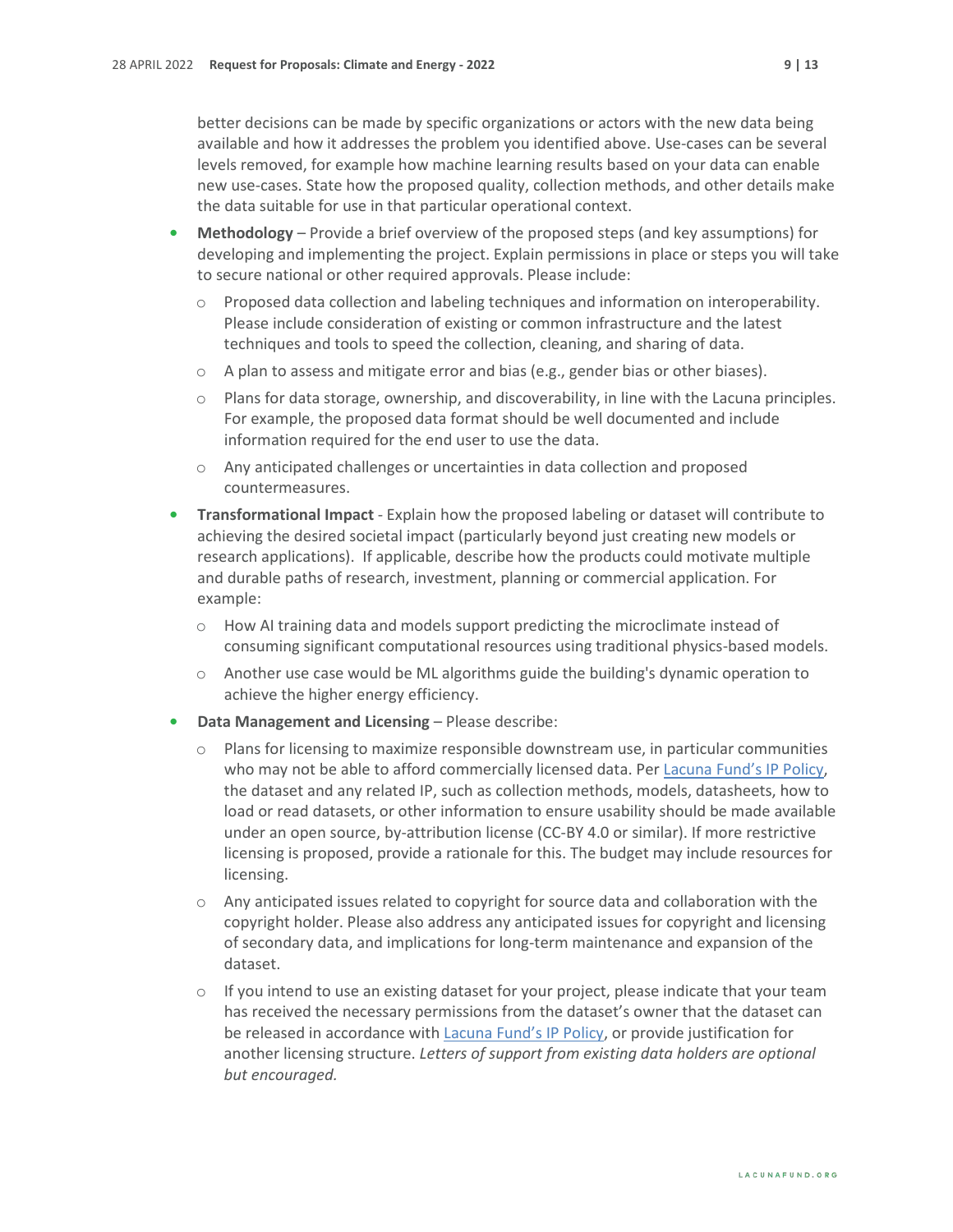- $\circ$  Ensure your metadata is well-described and that the dataset generation will be described in either a detailed guide or a publication.
- **• Risks, Including Ethics and Privacy** Identify potential risks, including but not limited to potential privacy and ethical concerns, and describe steps you will take to mitigate them. Specifically:
	- o State how you will ensure informed consent if appropriate. (This should include notification of potential future use cases for data.)
	- $\circ$  Describe how you will ensure equity in project labor, including but not limited to fair compensation for labeling and gender parity for field agents.
	- $\circ$  Present a plan for anonymization of personally identifiable information (PII) and compliance with privacy laws if applicable. If a national legal framework is not available, the proposal should outline or refer to best practice.
	- $\circ$  Discuss potential adverse impacts in the production and use of the dataset and steps to mitigate them.
- **• Sustainability Plan** Describe how the labeled dataset will be maintained and/or expanded beyond the initial funding (e.g., through resultant ML applications, by a dedicated community, or a pool of interested parties with a robust governance model for the open dataset).
- **• COVID-19 Considerations** Please state if you will need to adapt your work due to restrictions related to COVID-19. If so, describe the steps you will take to adapt, and in the case of field work, ensure the safety of project staff.

#### <span id="page-9-0"></span>**Project Timeline**

This section will prompt the applicant to submit a table with a timeline for the completion of major activities and deliverables. The timeline may include, but is not limited to, staff training, data collection, labeling, quality assurance, validation/cleaning, and data publication. Deliverables may include, but are not limited to, portions of the dataset to demonstrate proof of concept, the full dataset, and accompanying documentation or collection methods to be open sourced.

*All timelines should include a date by which data will be publicly available with all documentation.*

**Note**: Proposed projects must be completed, datasets published, and final reports submitted within 18 months from execution of agreements. For planning purposes, you can expect that agreements will be completed and work may begin by December 2022.

#### <span id="page-9-1"></span>**Budget and Budget Narrative**

Provide a detailed activity-based objective budget for the completion of the steps included in the deliverables table submitted through the SM Apply portal. This should be formatted in the Lacuna Fund budget template, available in the applicant portal

The total pool available is approximately \$2.5 million USD. We are anticipating proposed budgets in the range of \$10k – 200k for small to medium-sized projects and up to \$400k for large, complex projects.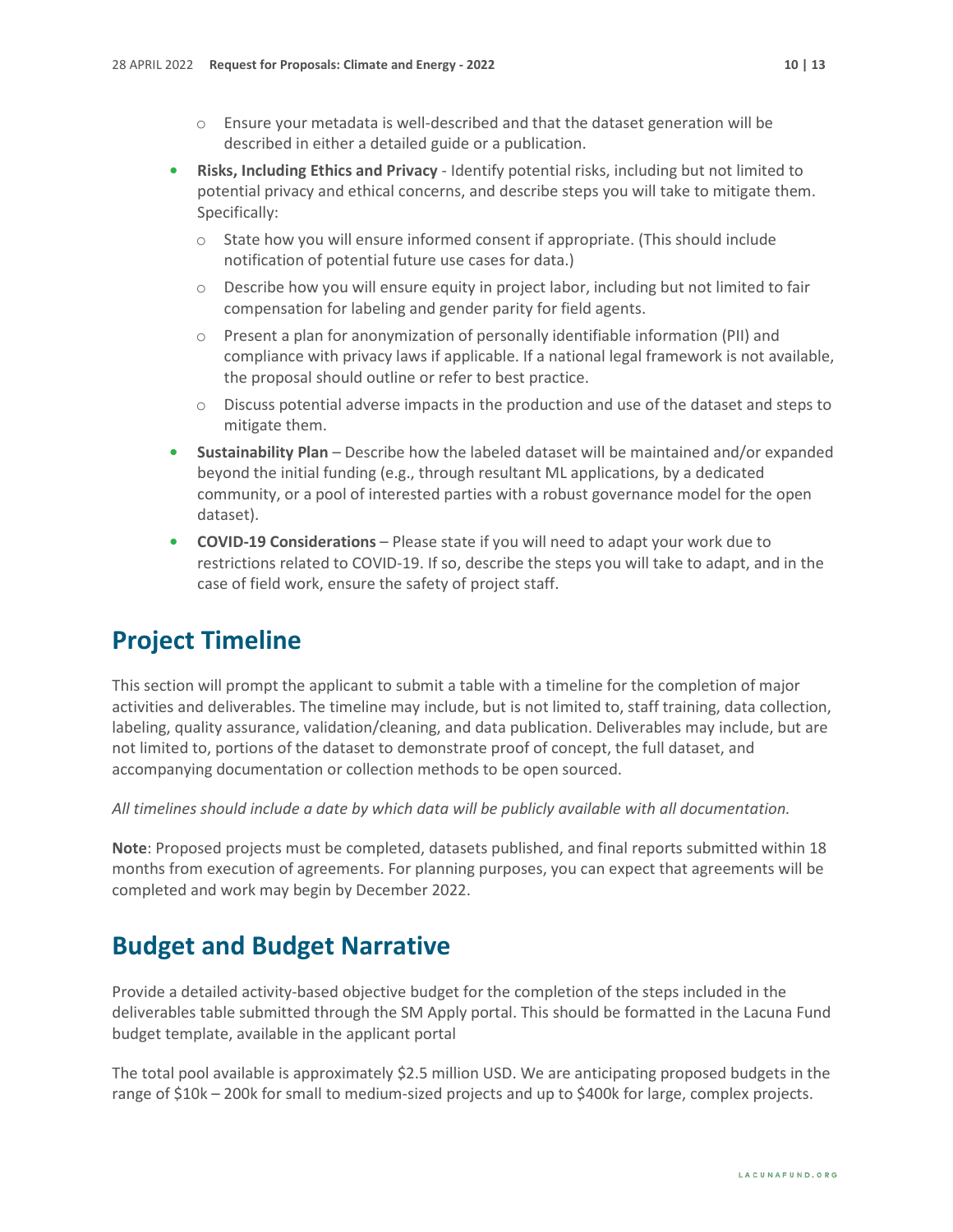We anticipate being able to fund 2-3 large projects and a larger number of smaller projects. The Technical Advisory Panel will assess **the feasibility and suitability of the budget** as well as the **linkage between the budget and grant narrative** as part of the selection criteria. Budgets may include, but are not limited to, costs for:

- **•** capacity building related to data collection and quality assurance/quality control;
- **•** data collection;
- **•** data labeling;
- **•** QA/QC or verification;
- **•** post-processing of data;
- **•** data publication;
- **•** licensing;
- **•** open access publication of results;
- **•** time to prepare a data statement for the dataset;
- **•** crowd-sourcing efforts, such as label-a-thons.

Funds may not be used for the direct payment of any customs, import, or other duties or taxes levied with respect to importation of goods or equipment into any country or jurisdiction. **Indirect rates are strictly limited to 12%.**

See the instructions sheet in the budget template for further information on budget guidelines, including information on allowable staff costs.

Thank you for your interest in Lacuna Fund and your efforts to support greater equity and accessibility for machine learning applications to support climate change adaption, mitigation, and planning. We look forward to reviewing your submission!

#### **NOTE: Online Matchmaking Platform**

Lacuna Fund has partnered with [Climate Change AI](https://climatechange.ai/) to create an online platform to facilitate matchmaking for applicants to the upcoming Lacuna Fund calls for proposals in Climate & Energy. In addition to applicant matchmaking, the platform will facilitate mentorship and technical assistance from experienced researchers for early career data scientists. The platform will facilitate matching and connections between interested potential applicants with other entities that have complementary skills and expertise. Lacuna Fund hopes such a community-building platform will enable robust, collaborative proposals for this call and in the future. [Register](https://www.climatechange.ai/calls/lacuna) here for the partnership and mentorship platform.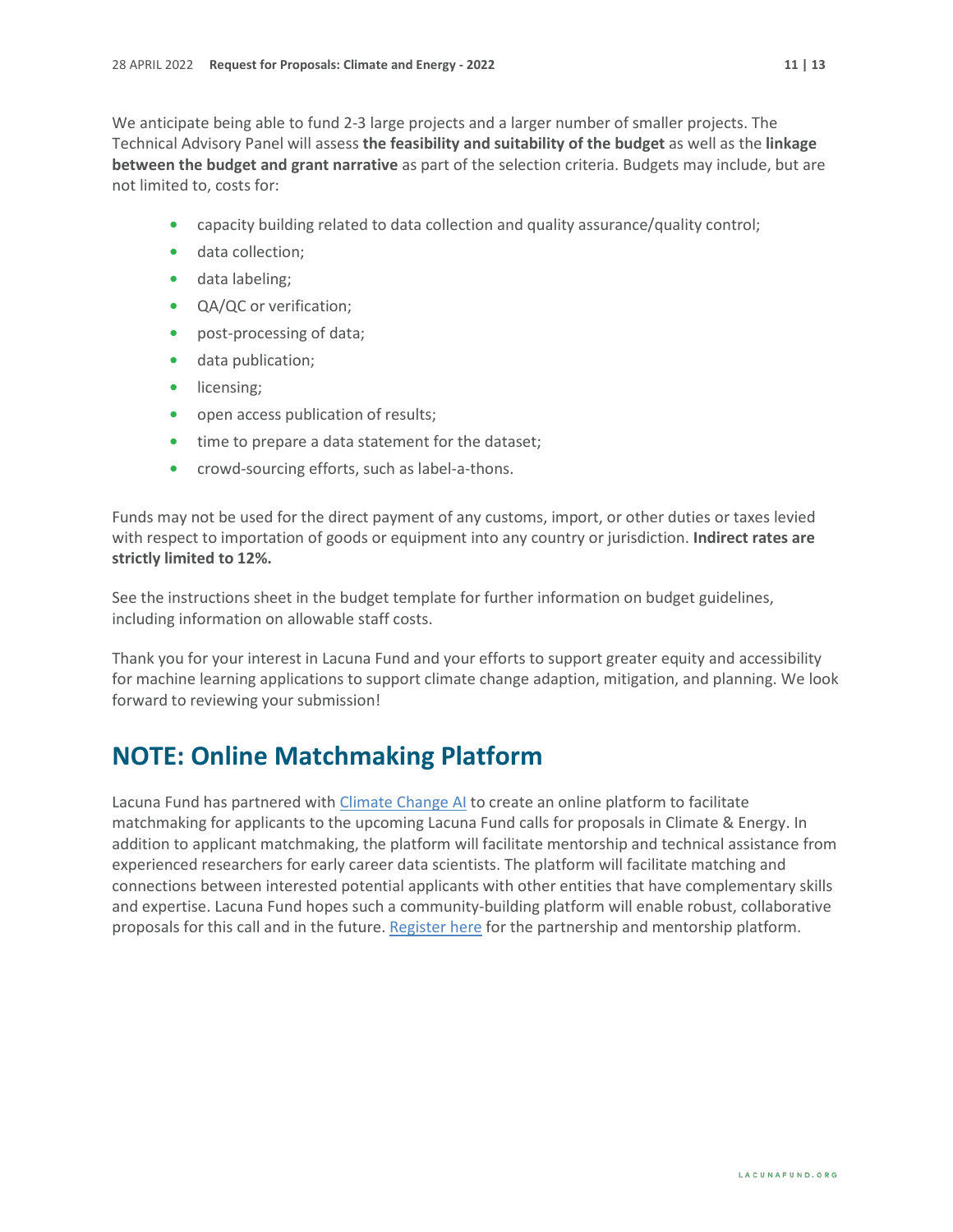### <span id="page-11-0"></span>**Annex A: Due Diligence Self-Reporting Form**

**Submission of this form and all other materials should be completed through the Lacuna Fund application portal, accessible a[t https://lacunafund.org/apply.](https://lacunafund.org/apply)** 

Meridian Institute must comply with requirements of contributors to the fund as well as legal requirements related to being an organization providing funding based in the United States.

To the extent permitted by law, all information supplied will be held in confidence and not disclosed to any third parties without prior notice and approval.

- **1.** Please state your form of legal incorporation and the relevant law/regulation. Please also provide the month and year when your organization started operating as this entity.
- **2.** Does your organization have a Conflict of Interest Policy and are there any instances of Conflict of Interest Meridian Institute should be aware of?
- **3.** Does any Public Official or government entity have any financial, management or controlling interest in your company/organization? If so, provide details and level of interest below.
- **4.** Please list the full names of all Principals for your company/organization. (Note: "Principal" means the executive officers, partners, owners, directors, trustees or others who exercise control over your company/organization).
- **5.** Does your company/organization employ any Public Officials? If yes, please list the name(s) and position(s) of the Public Official(s) below or on a separate sheet of paper.
- **6.** Does any Principal of your organization have a close relative who is a Public Official (close relative means a mother, father, sister, brother, wife or child)? If yes, please list the name, relationship, title, responsibilities, and government department or agency of the Public Official(s) below or on a separate sheet of paper.
- **7.** Has your company/organization, or any subsidiary or affiliate of your company/organization, or Principal of your company/organization ever been convicted in any felony matter or been the subject of a criminal investigation, indictment or similar proceeding? If yes, describe below:
- **8.** During the prior three years, has your company/organization, or any subsidiary or affiliate of your company/organization, been the subject of past or pending litigation, or government investigation? If yes, describe below.
- **9.** Is there additional information about your company/organization or any employee of your company/organization that would assist Meridian Institute in performing its anticorruption due diligence obligations? If so, describe below.
- **10.** The undersigned, being duly authorized to respond to this questionnaire, and new certification as to the matters set forth below, hereby certifies as follows:
	- $\circ$  To the best of my knowledge, all information set forth in this anticorruption due diligence form is truthful, correct and complete;
	- o I have read the information concerning the UK Bribery Act 2010 [\(http://www.justice.gov.uk/downloads/legislation/bribery-act-2010-guidance.pdf\)](http://www.justice.gov.uk/downloads/legislation/bribery-act-2010-guidance.pdf),